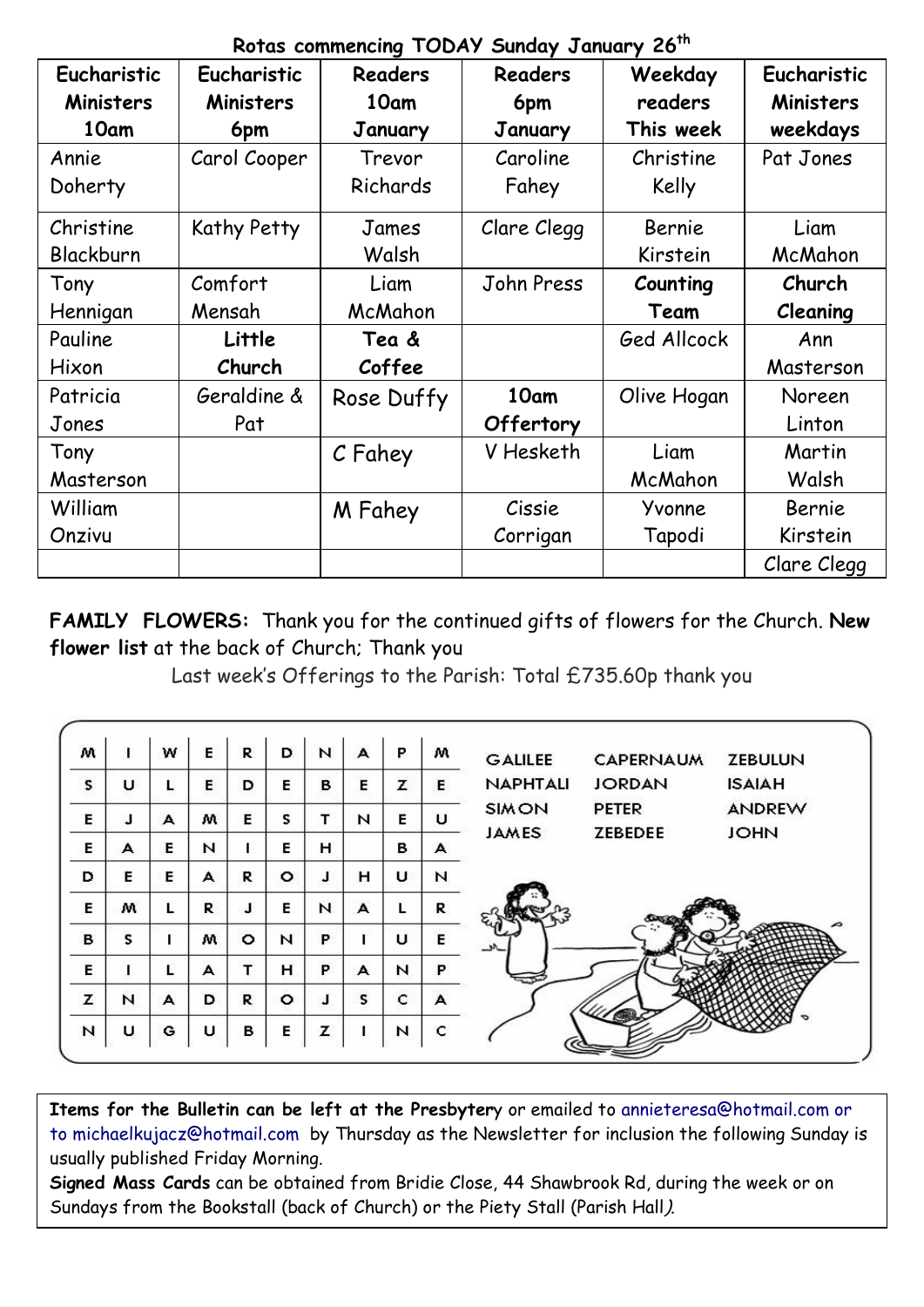

3<sup>rd</sup> Sunday MASS 7/ Creed 12 Apostles; Sunday P.127 Eucharistic Prayer 2 (p24) Hymns 234, 25, 362, 350, 453



## **Come follow me**

The call to the first disciples in today's Gospel is simple and direct, and their response is beautiful and simple too. Who was this person calling them? What made him so attractive that they gave up their every day jobs to follow him? The same can be said about us, what are we doing here? Who taught us about Jesus and how do we pass on our love of our Lord to the next generation? Each generation is asked to be a witness, and to keep going we need to feel affirmed and strengthened, that's why we come to Mass and receive the Sacraments. The challenge to us also is to make our faith not just something privately kept within, but something alive and active and practical; this in itself allows us to keep fresh with an optimistic outlook, confident that the Lord walks with us. Let me put one of two practical ideas your way: you will see in the Newsletter this week that our Drop In Thursday begins  $6<sup>th</sup>$  February we will need various people to cover times and weeks on a rota basis; can you help? There is a list at the back of the Church and a final planning meeting this Thursday after morning Mass please come along. I am also looking at options for forming a group for young people, which will help keep them plugged into the Parish and hopefully out of mischief! If you are training in youth work or would like to do after you finish School or if you are just willing to give up some time to help, please let me know. I think you will agree with me it is important to form some youth ministry here in the Parish to try and encourage our young people to stay with the Lord! mjk

**Pope Francis Tweet**; It is not enough to say we are Christians. We must live the faith, not only with our words, but with our actions. *2014 Year of Our Parish*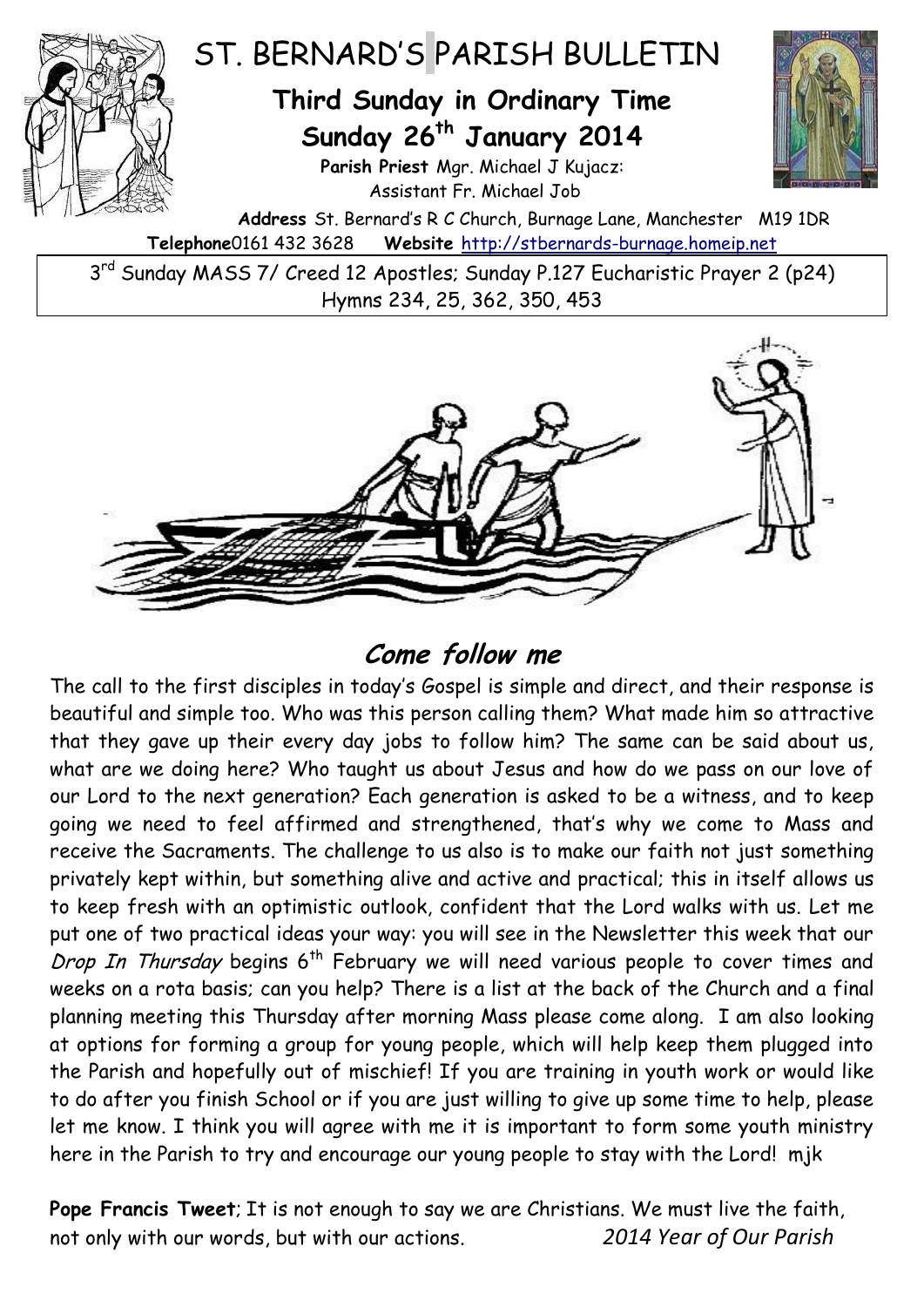## **THE HOLY FATHER'S INTENTIONS (January)**

**General Intention:** That all may promote authentic economic development that respects the dignity of all peoples.

**Missionary Intention:** That all may promote authentic economic development that respects the dignity of all peoples.

| Sunday    | 26 <sup>th</sup> January    | 3rd Sunday of           | 10.00am   | Mass         |
|-----------|-----------------------------|-------------------------|-----------|--------------|
|           |                             | Ordinary time           | 6.00pm    |              |
| CTIB      |                             | Christ Church           | 4pm       |              |
| Monday    | 27 <sup>th</sup> January    | Requiem: Pat<br>Diamond | 10.00am   | Mass         |
| Tuesday   | 28 <sup>th</sup><br>January | St. Thomas              | $6-7$ pm  | Exposition   |
|           |                             | Aquinas                 | 7pm       | Mass         |
| Wednesday | 29 <sup>th</sup><br>January | Mass of the<br>day      | $9-30$ am | Mass         |
| Thursday  | 30 <sup>th</sup><br>January | Class Mass              | $9-30$ am | Mass         |
| Friday    | 31 <sup>st</sup> January    | St. John<br>Bosco       | $9-30$ am | Mass         |
| Saturday  | 1 <sup>st</sup> February    | Mass of Our             | 11-12noon | Exposition & |
|           |                             | Lady                    |           | Confessions  |
|           |                             |                         | 12 Noon   | Mass         |
| Sunday    | 2 <sup>nd</sup> February    | The                     | 10.00am   | Mass         |
|           |                             | Presentation            | 6.00pm    |              |
|           |                             | of the Lord             |           |              |

**Masses received this week:** Special Intentions, Catherine Moston & Esther Grace, Andrew's intentions, Julie Ann Keeney, Stephanie's Int, Sue Clapson, Michael Corrigan int, Gareth Linton, Mary Connolly, Mary Holohan, Mary Bostock, Annie Clark's Int. Simon Kelly, Stephen Gatley, Josie Hession, Patrick Serridge, Breda Gallagher, Thomas Harper, Sharon Harper, Elizabeth Meese, Karl Kirstein Jean Kennelly, Pat Diamond, Bob & Mary Mulverhill, Kath Dinan int, and Jim Lister.

**Sick;** please commend to your prayers the sick and housebound of the Parish especially, , Maximus John Paul Payne(baby), Daniel, Martin, Sarah, Audrey Doona, Michael Doyle, Jacob Bannister, Janet Roberts, Simon Kelly, John Doona, Margaret Keable, Cissie Corrigan, Ruth Sivori, Pat Preston, Marcella McNevin, Sheila MacCrimmon, Carolyn